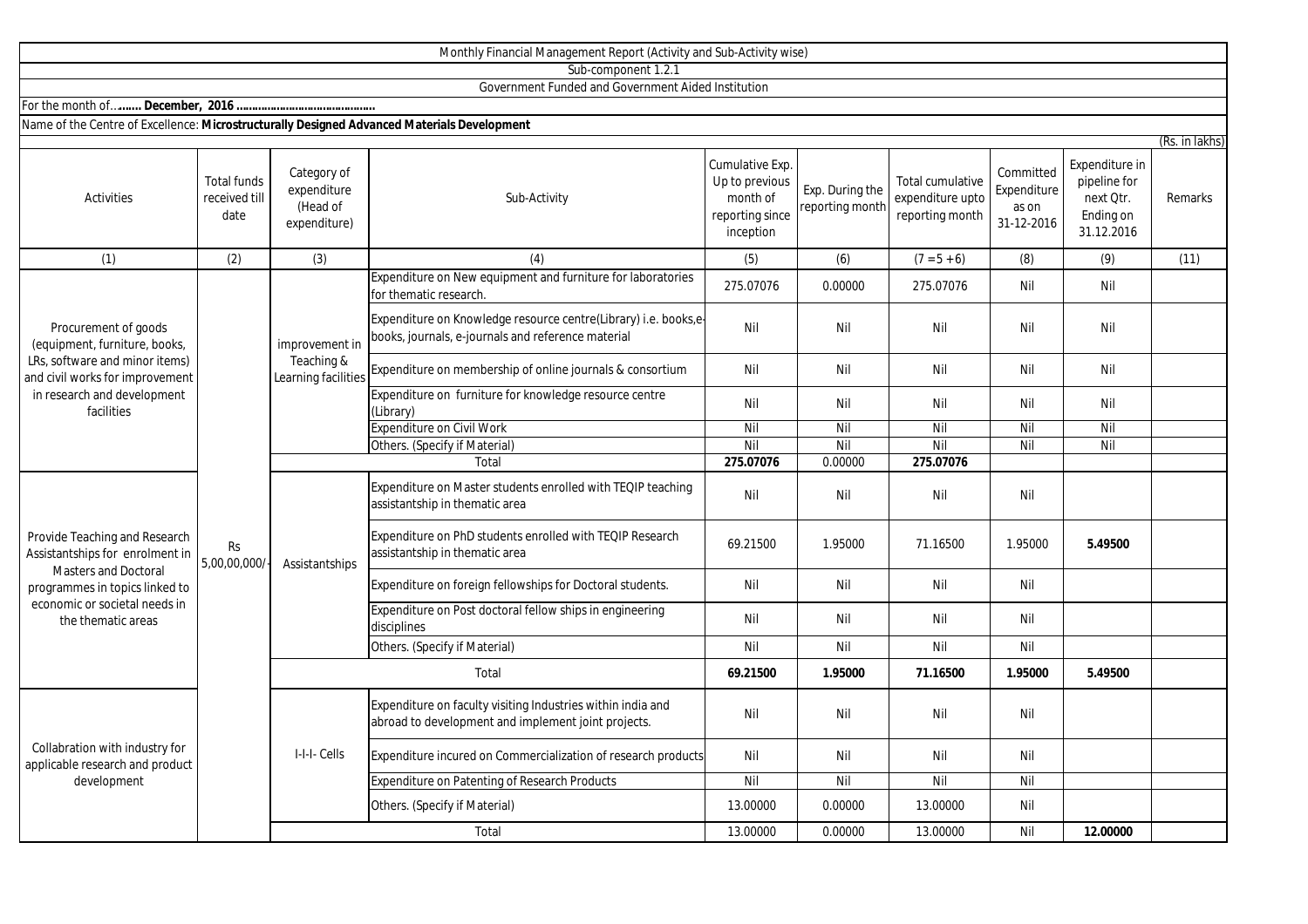| Activities                                                                                                                                      | <b>Total funds</b><br>received till<br>date | Category of<br>expenditure<br>(Head of<br>expenditure) | Sub-Activity                                                                                                                                   | Cumulative Exp.<br>Up to previous<br>month of<br>reporting since<br>inception | Exp. During the<br>reporting month | Total cumulative<br>expenditure upto<br>reporting month | Committed<br>Expenditure<br>as on<br>31-12-2016 | Expenditure in<br>pipeline for<br>next Otr.<br>Ending on<br>31.12.2016 | Remarks |
|-------------------------------------------------------------------------------------------------------------------------------------------------|---------------------------------------------|--------------------------------------------------------|------------------------------------------------------------------------------------------------------------------------------------------------|-------------------------------------------------------------------------------|------------------------------------|---------------------------------------------------------|-------------------------------------------------|------------------------------------------------------------------------|---------|
| National / International<br>collabration for Research and<br>Development activities with<br>Academic Institutions and<br>R<br>& D organisations |                                             | R&D                                                    | Expenditure on Securing sponsored projects and Consultancy<br>assignments                                                                      | Nil                                                                           | Nil                                | Nil                                                     | Nil                                             |                                                                        |         |
|                                                                                                                                                 |                                             |                                                        | Expenditure on Publication of research papers in peer reviewed<br>iournals                                                                     | 0.08092                                                                       | $\mathbf 0$                        | 0.08092                                                 | Nil                                             |                                                                        |         |
|                                                                                                                                                 |                                             |                                                        | Expenditure incured on Commercialization of research products                                                                                  | Nil                                                                           | Nil                                | Nil                                                     | Nil                                             |                                                                        |         |
|                                                                                                                                                 |                                             |                                                        | Expenditure on Patenting of Research Products                                                                                                  | 2.89450                                                                       | 0.00000                            | 2.89450                                                 | Nil                                             |                                                                        |         |
|                                                                                                                                                 |                                             |                                                        | Expenditure on amount paid to Consultant for participation in<br>Research & Development and for delivering expert lectures                     | Nil                                                                           | Nil                                | Nil                                                     | Nil                                             |                                                                        |         |
|                                                                                                                                                 |                                             |                                                        | Expenditure on faculty visiting Industries within india and<br>abroad to development and implement joint projects.                             | Nil                                                                           | Nil                                | Nil                                                     | Nil                                             |                                                                        |         |
|                                                                                                                                                 |                                             |                                                        | Expenditure on characterization of sample of R & D projects                                                                                    | Nil                                                                           | Nil                                | Nil                                                     | Nil                                             |                                                                        |         |
|                                                                                                                                                 |                                             |                                                        | Expenditure on Presentation of paper in International Seminar,<br>Conference etc. by Doctoral students                                         | 19.55567                                                                      | 0.08250                            | 19.63817                                                | Nil                                             |                                                                        |         |
|                                                                                                                                                 |                                             |                                                        | Others. (Specify if Material)                                                                                                                  | 24.20659                                                                      | $\Omega$                           | 24.20659                                                | Nil                                             |                                                                        |         |
|                                                                                                                                                 |                                             |                                                        | Total                                                                                                                                          | 46.73768                                                                      | 0.08250                            | 46.82018                                                | <b>Nil</b>                                      | 3.17982                                                                |         |
| Enhancing research competence<br>of faculty and knowledge sharing<br>in thematic areas, both within<br>India and abroad                         |                                             | <b>FSD</b>                                             | Expenditure on faculty training for enhancement of Research<br>competence in thematic areas                                                    | 3.58528                                                                       | $\mathbf 0$                        | 3.58528                                                 | Nil                                             |                                                                        |         |
|                                                                                                                                                 |                                             |                                                        | Expenditure incurred on Participation by faculty in seminars,<br>conferences, workshops and Continuing Education Programes<br>(CEPs) etc.      | 1.76092                                                                       | 0.07000                            | 1.83092                                                 | Nil                                             |                                                                        |         |
|                                                                                                                                                 |                                             |                                                        | Expenditure on Organizing thematic area training programmes,<br>workshops, seminars, conferences and Continuing Education<br>Programmes (CEPs) | 13.05503                                                                      | 0.05047                            | 13.10550                                                | Nil                                             |                                                                        |         |
|                                                                                                                                                 |                                             |                                                        | Expenditure on staff development                                                                                                               | Nil                                                                           | Nil                                | Nil                                                     | Nil                                             |                                                                        |         |
|                                                                                                                                                 |                                             |                                                        | Expenditure on seed grant to researchers to venture into new<br>directions within the specified theme.                                         | Nil                                                                           | Nil                                | Nil                                                     | Nil                                             |                                                                        |         |
|                                                                                                                                                 |                                             |                                                        | Others. (Specify if Material)                                                                                                                  | Nil                                                                           | Nil                                | Nil                                                     | Nil                                             |                                                                        |         |
|                                                                                                                                                 |                                             | Total                                                  |                                                                                                                                                | 18.40123                                                                      | 0.12047                            | 18.52170                                                | 22.5                                            | 2.97830                                                                |         |
| Incremental operating cost                                                                                                                      |                                             | <b>IOC</b>                                             |                                                                                                                                                | 23.61728                                                                      | 0.39826                            | 24.01554                                                | 0.75000                                         | 2.62446                                                                |         |
| <b>GRAND TOTAL</b>                                                                                                                              |                                             |                                                        | 446.04195                                                                                                                                      | 2.55123                                                                       | 448.59318                          | 25.20000                                                | 26.27758                                        |                                                                        |         |